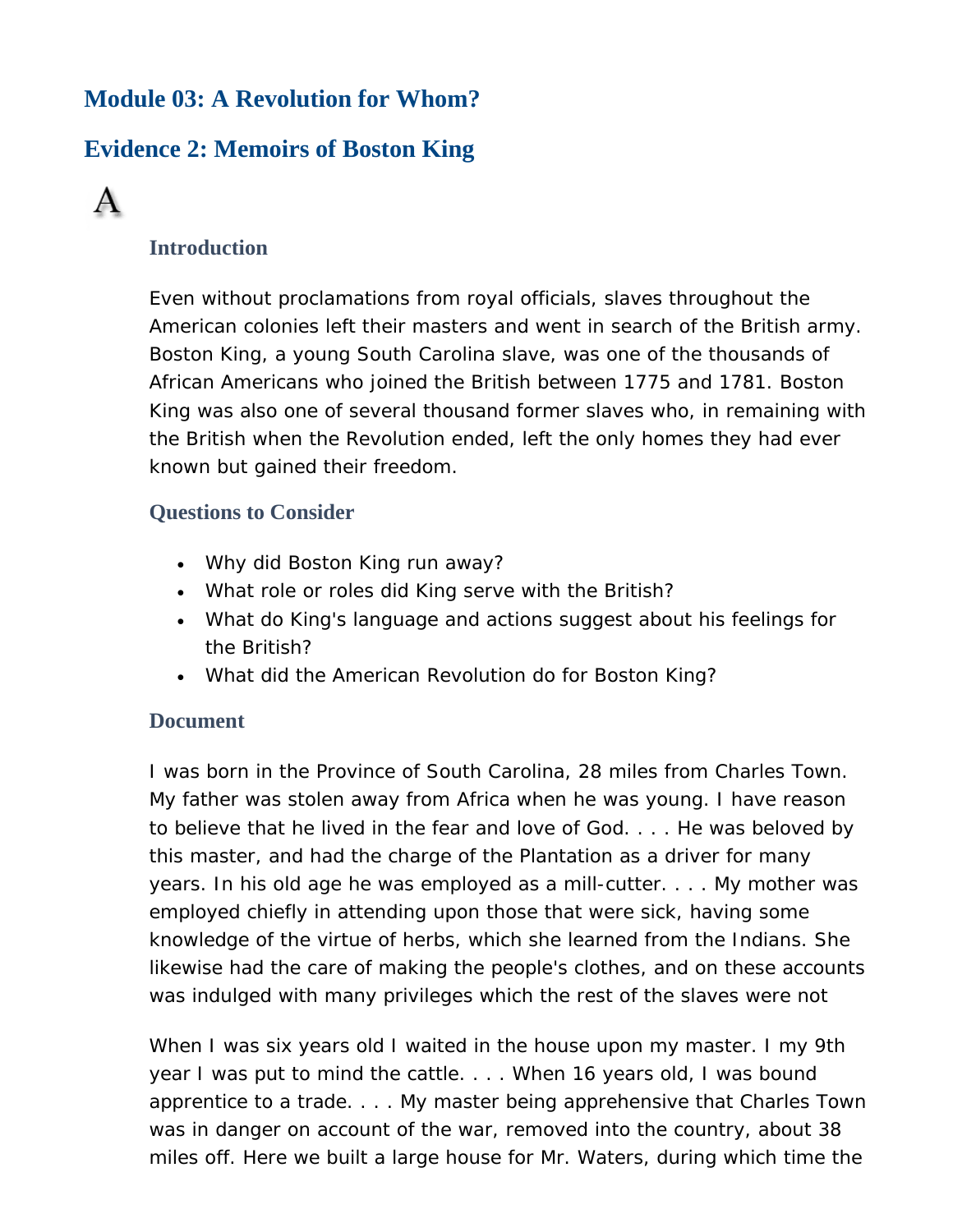English took Charles Town. Having obtained leave one day to see my parents, who had lived about 12 miles off, and it being late before I could go, I was obliged to borrow one of Mr. Waters's horses; but a servant of my master's, took the horse from me to go a little journey, and stayed two or three days longer than he ought. This involved me in the greatest perplexity, and I expected the severest punishment, because the gentleman to whom the horse belonged was a very bad man, and knew not how shew mercy. To escape his cruelty, I determined to go Charles Town, and throw myself into the hands of the English. They received me readily, and I began to feel the happiness, liberty, of which I knew nothing before, altho' I was grieved at first, to be obliged to leave my friends, and among strangers. In this situation I was seized with the smallpox and suffered great hardship s; for all the Blacks affected with that disease, were ordered to be carried a mile from the camp, lest the soldiers should be infected, and disabled from marching. This was a grievous circumstance to me and many others. We lay sometimes a whole day without any thing to eat or drink; but Providence sent a man, who belonged to the York volunteers whom I was acquainted with, to my relief. He brought me such things a I stood in need of; and by the blessing of the Lord I began to recover.

By this time, the English left the place; but as I was unable to march with the army, I expected to be taken by the enemy. However when they came, and understood that we were ill of the smallpox, they precipitately left us for fear of the infection. Two days after, the wagons were sent to convey us to the English Army, and we were put into a little cottage, (being 25 in number) about a quarter of a mile from the Hospital. . . .

Being recovered, I marched with the army to Chamblem. When we came to the headquarters, our regiment was 35 miles off. I stayed at the headquarters three weeks during which time our regiment had an engagement with the Americans, and the man who relieved me when I was ill of the smallpox, was wounded in the battle, and brought to the hospital. As soon as I head of his misfortune, I went to see him, and tarried with him in the hospital six weeks, till he recovered; rejoicing that it was in my power to return him the kindness he had shewed me. From thence I went to a place about 35 miles off, where we stayed two months: at the expiration of which, a express came to the Colonel to decamp in fifteen minutes. When these orders arrived I was at a distance from the camp, catching some fish for the captain that I waited upon; upon returning to the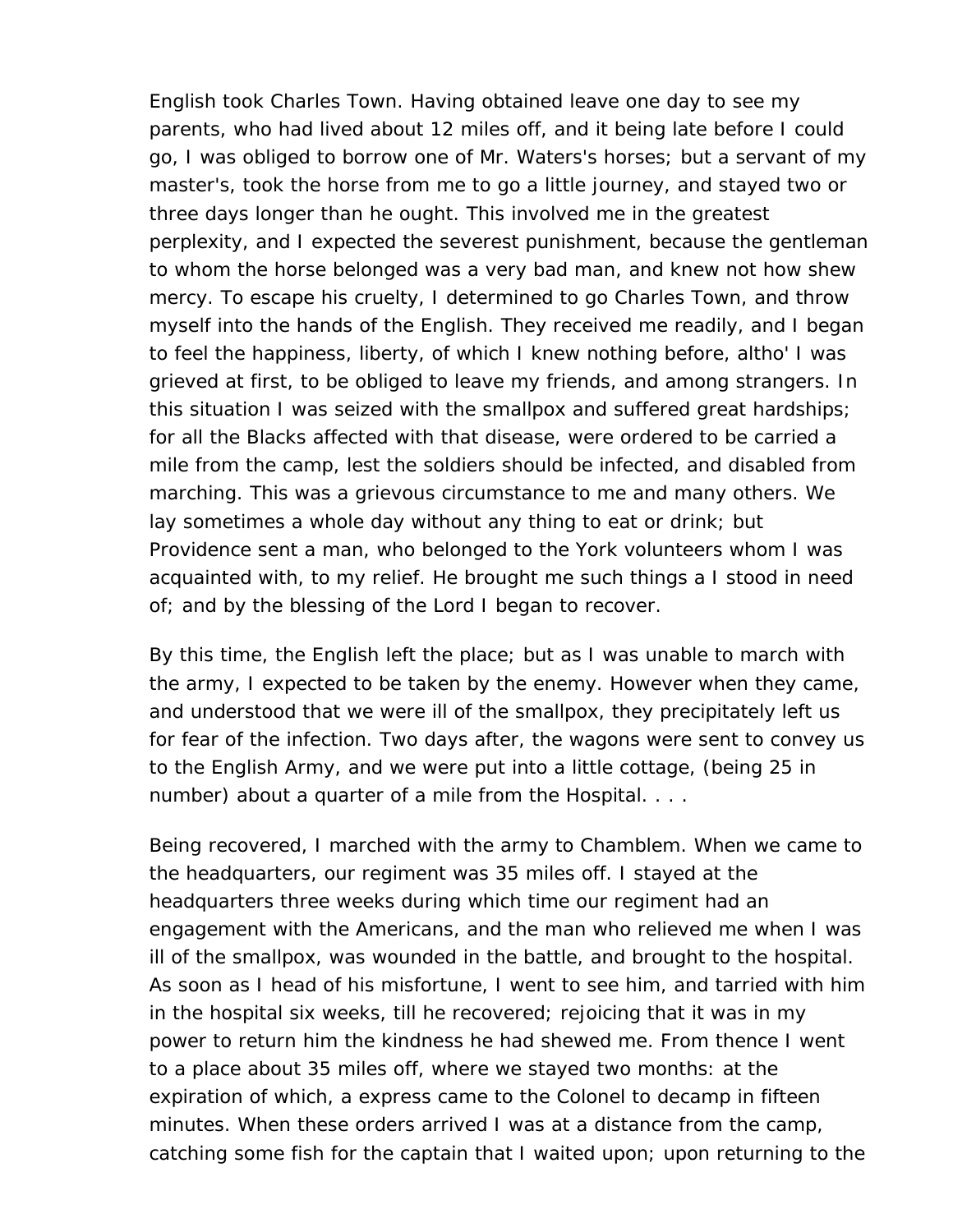camp, to my great astonishment, I found all the English were gone, and had left only a few militia. I felt my mind greatly alarmed, but Captain Lewes, who commanded the militia, said, '' You need not be uneasy, for y ou will see your regiment before 7 o'clock tonight." This satisfied me for the present, and in two hours we set off. As we were on the march, the Capt ain asked, "How will you like me to be your master?" I answered that I was Captain Grey's servant. "Yes," said he; "but I expect they are all taken prisoners before now; and I have been long enough in the English service, and am determined to leave them." These words roused my indignation, and I spoke some sharp things to him. But he calmly replied, "If you do not behave well, I will put you in irons, and give you a dozen stripes every morning." I now perceived that my case was desperate, and that I had nothing to trust to, but to wait the first opportunity for making my escape. The next morning, I was sent with a little boy over the river to an island to fetch the Captain some horses. When we came to the Island we found about fifty of the English horses, that Captain Lewes had stolen from them at different times while they were at Rockmount. Upon our return to the Captain with the horses we were sent for, he immediately set off by himself. I stayed till about 10 o'clock and then resolved to go to the English army. . . . Being arrived at the headquarters, I informed my Captain that Mr. Lewes had deserted. I also told him of the horses which Lewes had conveyed to the Island. Three weeks after, our Light-horse went to the Island and burnt his house; they likewise brought back forty of the horses, but he escaped. I tarried with Captain Grey about a year, and then left him, and came to Nelson's ferry. Here I entered into the service of the commanding officer of that place. But our situation was very precarious; and we expected to be made prisoners every day; for the Americans had 1600 men, not far off; whereas our whole number amounted only to 250: But here were 1200 English about 30 miles off; only we knew not how to inform them of our danger, as the Americans were in possession of the country. Our commander at length determined to send me with a letter, promising me great rewards, if I was successful in the business, I refused going on horseback, and set off on foot about 3 o'clock in the afternoon; I expected every moment to fall in with the enemy, whom I well knew would shew me no mercy. I went on without interruption, till I got within six miles of my journey's end, and then was alarmed with a great noise a little before me. But I stepped out of the road, and fell flat upon my face till they were gone by. I then arose, and praised the Name of the Lord for his great mercy, and again pursued my journey, till I came to Mums-corner tavern. I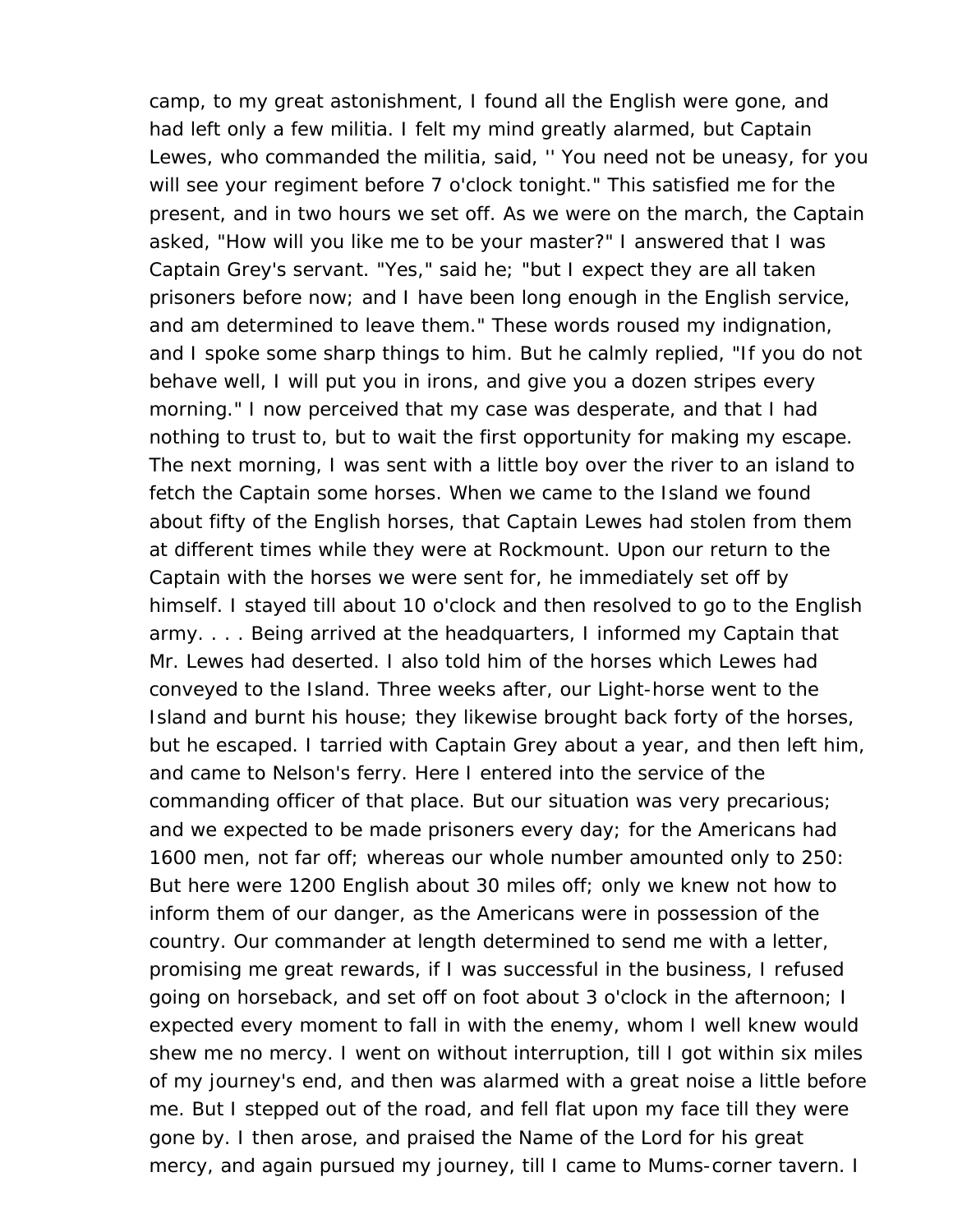knocked at the door, but they blew out the candle. I knocked again, and entreated the master to open the door. At last he came with a frightful countenance, and said "I thought it was the Americans; for they were here about an hour ago, and I thought they were returned again." I asked, How many were there? he answered, "about one hundred," I desired him to saddle his horse for me, which he did, and went with me himself. When we had gone about two miles, we were stopped by the picket-guard, till the Captain came out with 30 men: As soon as he knew that I had brought an express from Nelson's -ferry, he received me with great kindness, and expressed his approbation of my courage and conduct in this dangerous business. Next morning, Colonel Small gave me three shillings, and may find promises, which were all that I ever received for this service from him. However he sent 600 men to relieve the troops at Nelson's -ferry.

Soon after I went to Charlestown, and entered on board a man of war. As we were going to Chesepeak Bay, we were at the taking of a rich prize. We stayed in the bay two days, and they sailed for New-York, where I went on shore. Here I endeavoured to follow my trade, but for want of tools was obliged to relinquish it, and enter into service. But the wages were so low that I was not able to keep myself in clothes, so that I was under the necessity of leaving my master and going to another. I stayed with him four months, but he never paid me, and I was obliged to leave him also, and work about the town until I was married. A year after I was taken very ill, but the Lord raised me up again in about five weeks. I then went out in a pilotboat. We were at sea eight days, and had only provisions for five, so that we were in danger of starving. On the 9th day we were taken by an American whaleboat. I went on board them with a cheerful countenance, and asked for bread and water, and made every very free with them. They carried me to Brunswick, and used me well. Notwithstanding which, my mind was fairly distressed at the thought of being again reduced to slavery, and separated from my wife and family; and at the same time it was exceeding difficult to escape from my bondage, because the river at Amboy was above a mile over, and likewise another to cross at Staten-Island. I called to remembrance the many great deliverance's the Lord had wrought for me, and besought him to save me this once, and I would serve him all the days of my life. While my mind was thus exercised, I went into the jail to see a lad whom I was acquainted with at New-York. He had been taken prisoner, and attempted to make his escape, but was caught 12 miles off: They tied him to the tail of a horse, and in this manner brought him back to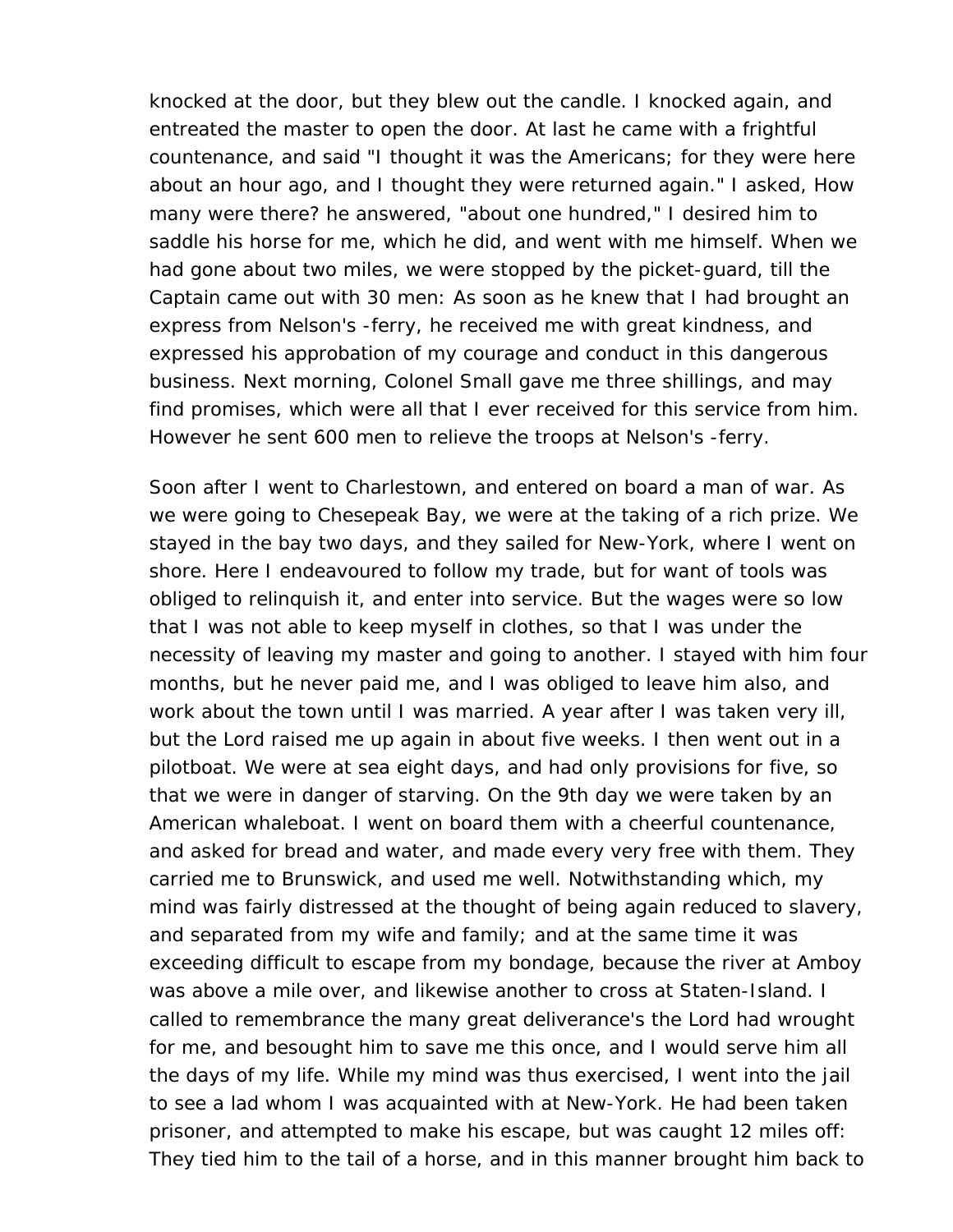Brunswick. When I saw him, his feet were fastened in the stocks, and at night both his hands. This was a terrifying sight to me, as I expected to meet with the same kind of treatment, if taken in the act of attempting to regain my liberty. I was thankful that I was not confined in a jail, and my master used me as well as I could expect; and indeed the slaves about Baltimore, Philadelphia, and New-York, have as good victuals as many of the English; for they have meat once a day, and milk for breakfast and supper; and what is better than all, many of the masters send their slaves to school at night, that they may learn to read the Scriptures. This is a privilege indeed. But alas, all these enjoyments could not satisfy me without liberty! Sometimes I thought, if it was the will of God that I should be a slave, I was ready to resign myself to his will; but at other times I could not find the least desire to content myself in slavery.

Being permitted to walk about when my work was done, I used to go to the ferry, and observed, that when it was low water the people waded across the river; tho' at the same time I saw there were guards posted at the place to prevent the escape of prisoners and slaves. As I was at prayer on Sunday evening, I thought the Lord heard me, and would mercifully deliver me. Therefore putting my confidence in him, about one o'clock in the morning I went down to the river side, and found the guards were either asleep or in the tavern. I instantly entered into the river, but when I was a little distance from the opposite shore, I heard the sentinels disputing among themselves: One said "I am sure I saw a man cross the river." Another replied, "There is no such thing." It seems they were afraid to fire at me, or make an alarm, left they should be punished for their negligence. When I had got a little distance from the shore, I fell down upon my knees, and thanked God for the deliverance. I traveled till about five in the morning, and then concealed myself till seven o'clock at night, when I proceeded forward, thro' bushes and marshes, near the road, for fear of being discovered. When I came to the river, opposite Staten-Island, I found a boat; and altho' it was very near a whaleboat, yet I ventured into it, and cutting the rope, got safe over. The commanding officer, when informed of my case, gave me a passport, and I proceeded to New-York.

When I arrived at New-York, my friends rejoiced to see me once more restored to liberty, and joined me in praising the Lord for his mercy and goodness. But notwithstanding this great deliverance, and the promises I had made to serve God, yet my good resolutions soon vanished away like